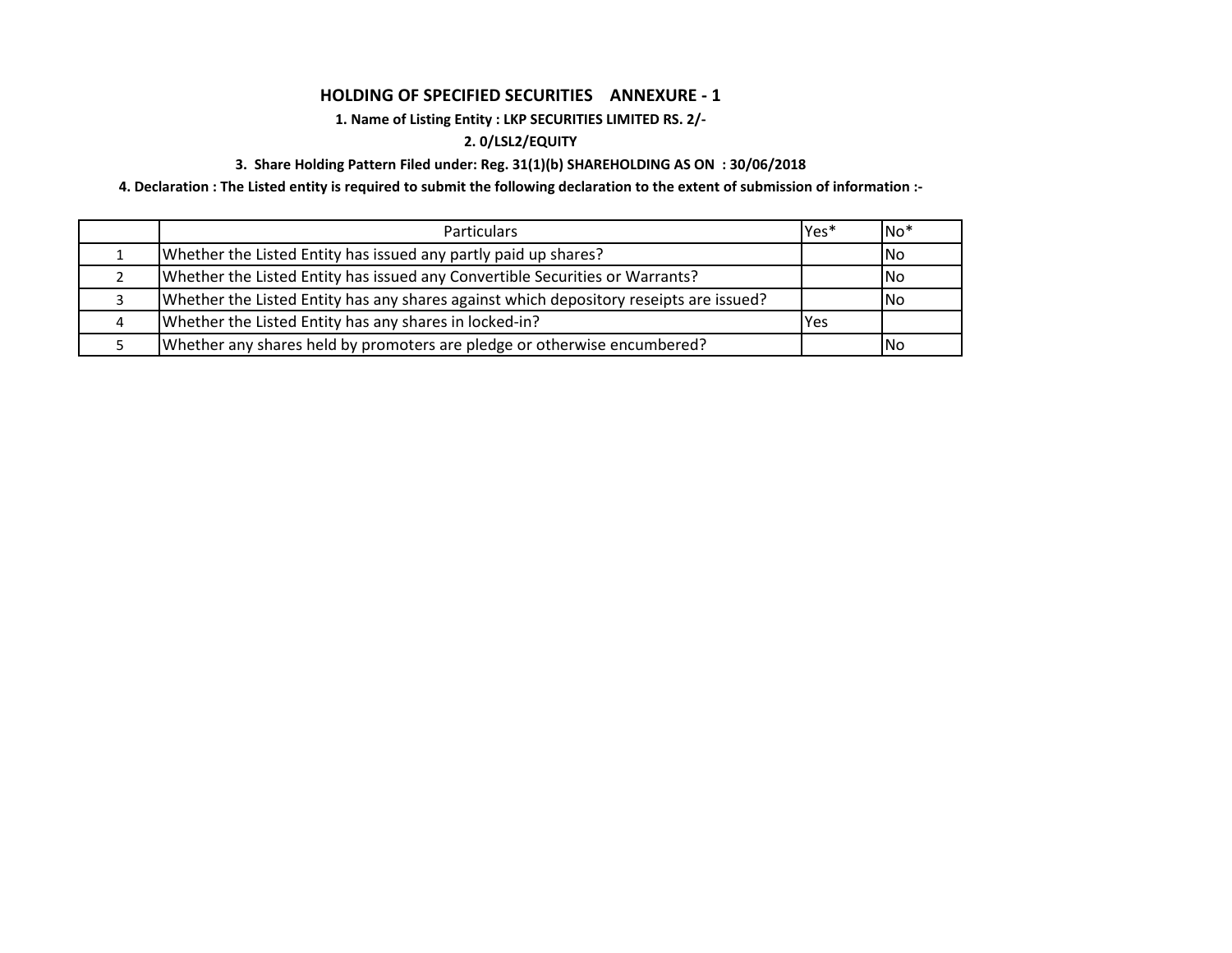### **Table I - Summary Statement holding of specified securities**

|    | Categ     | Category of shareholder (II)        | Nos. of share |             | No. of fully No. of Partly No. of Total Nos. Shareholding |                |           |              | No of voting Rights held in each class of |                     |              | No of shares                     | <b>Total</b>                           | Number of Locked in shares       |          | <b>Number of shares</b> |                   | Number of    |                        |
|----|-----------|-------------------------------------|---------------|-------------|-----------------------------------------------------------|----------------|-----------|--------------|-------------------------------------------|---------------------|--------------|----------------------------------|----------------------------------------|----------------------------------|----------|-------------------------|-------------------|--------------|------------------------|
|    | ory $(I)$ |                                     | holders (III) | paid up     | paid-up equity shares shares held                         |                |           | as a % of    | securities (IX)                           |                     |              | (XII)<br>underlying Shareholding |                                        | pledged or otherwise             |          |                         | equity            |              |                        |
|    |           |                                     |               | equity      | shares held (V) underly                                   |                | $(VII =$  | total no.of  |                                           |                     |              |                                  | outstanding                            | as a %                           |          |                         | encumbered (XIII) |              | shares held            |
|    |           |                                     |               | shares held |                                                           | ing            | $IV+V+VI$ | shares       |                                           | No of voting Rights |              |                                  | Total as   convertible   assuming full |                                  |          |                         |                   |              |                        |
|    |           |                                     |               | (IV)        |                                                           | <b>Deposit</b> |           | (Calculated  | Class X                                   | Class               | <b>Total</b> | a% of                            |                                        | Securities Conversion of         | No.(a)   | As a % of               | No.(a)            |              | As a % of dematerializ |
|    |           |                                     |               |             |                                                           | ory            |           | as per SCRR, |                                           |                     |              | $(A+B+C)$                        | <i>(including</i>                      | convertible                      |          | Total shares            |                   | Total shares | ed Form                |
|    |           |                                     |               |             |                                                           | Receipt        |           | 1957) (VIII) |                                           |                     |              |                                  |                                        | warrants) $(X)$ securities (as a |          | held (b)                |                   | held (b)     | (XIV)                  |
|    |           |                                     |               |             |                                                           | s (VI)         |           | As a % of    |                                           |                     |              |                                  |                                        | % of diluted                     |          |                         |                   |              |                        |
|    |           |                                     |               |             |                                                           |                |           | $(A+B+C2)$   |                                           |                     |              |                                  |                                        | share capital)                   |          |                         |                   |              |                        |
| (A |           | Promoter and Promoter Group         |               | 47893056    |                                                           |                | 47893056  | 65.41        | 47893056                                  |                     | 47893056     | 65.41                            |                                        | 65.41                            | 14644260 | 30.58                   |                   | 0.00         | 47893056               |
|    | (B)       | Public                              | 6514          | 25328240    |                                                           |                | 25328240  | 34.59        | 25328240                                  |                     | 25328240     | 34.59                            |                                        | 34.59                            | 37400    | 0.15                    | N/A               | N/A          | 22892980               |
|    | (C)       | Non Promoter - Non Public           |               |             |                                                           |                |           |              |                                           |                     |              |                                  |                                        |                                  |          |                         |                   |              |                        |
|    |           | Shares underlying DRs               |               |             |                                                           |                |           | 0.00         |                                           |                     |              | 0.00                             |                                        | 0.00                             |          | 0.00                    | N/A               | N/A          |                        |
|    |           | (C2) Shares held by Employee Trusts |               |             |                                                           |                |           | 0.00         |                                           |                     |              | 0.00                             |                                        | 0.00                             |          | 0.00 <sub>1</sub>       | N/A               | N/A          |                        |
|    |           | Total                               | 6522          | 73221296    |                                                           |                | 73221296  | 100.00       | 73221296                                  |                     | 73221296     | 100.00                           |                                        | 100.00                           | 14681660 | 20.05                   |                   | 0.00         | 70786036               |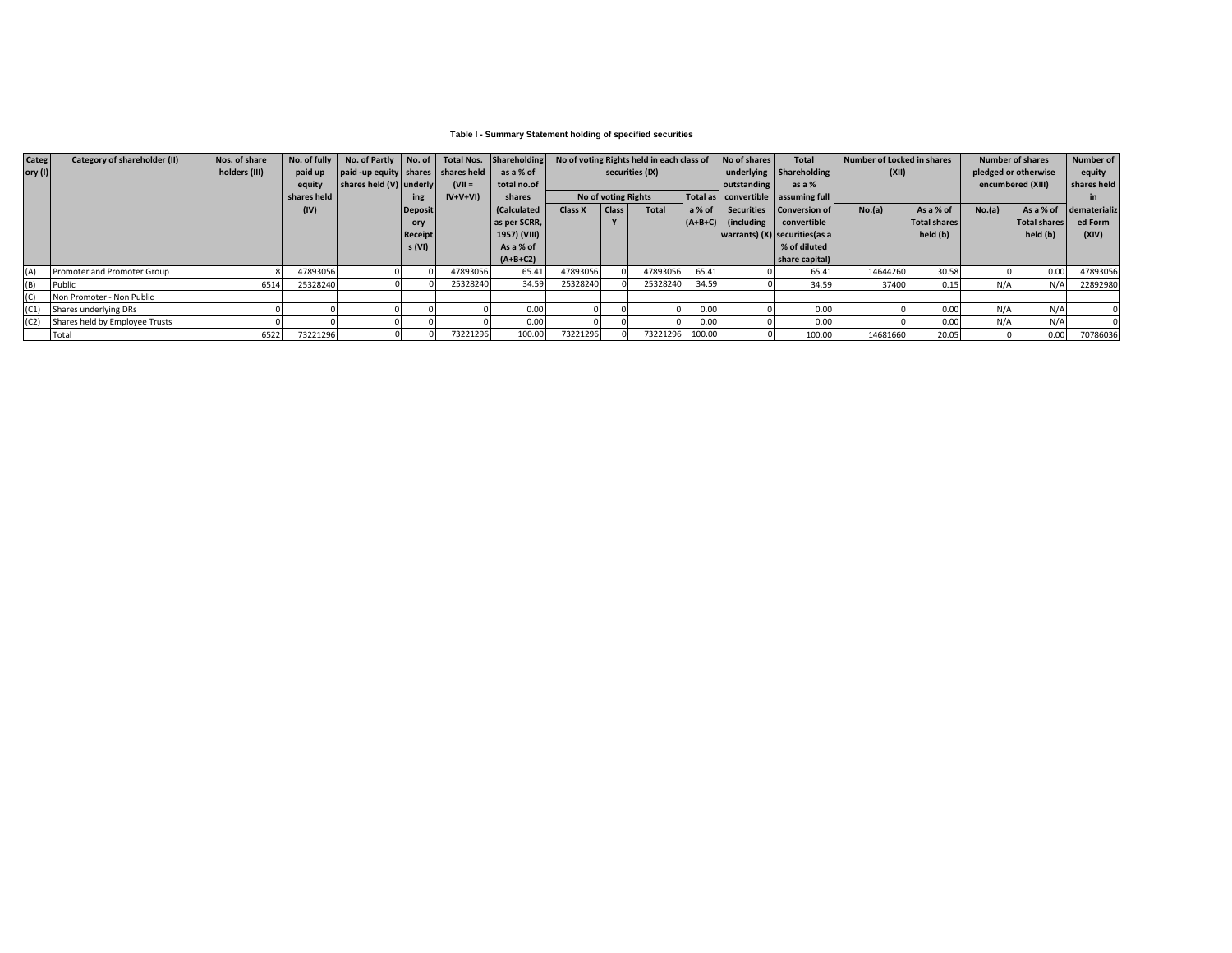### **Table II - Statement showing Shareholding Pattern of the Promoter and Promoter Group**

|      |                                               |                |                                |          |                      |                   |               |          |                                           |          |                 |                   | <b>Total</b>               |          |                      |                   |                         |              |
|------|-----------------------------------------------|----------------|--------------------------------|----------|----------------------|-------------------|---------------|----------|-------------------------------------------|----------|-----------------|-------------------|----------------------------|----------|----------------------|-------------------|-------------------------|--------------|
|      |                                               |                |                                | No. of   |                      |                   |               |          | No of voting Rights held in each class of |          |                 |                   | Shareholding as a          |          |                      |                   | <b>Number of shares</b> |              |
|      |                                               |                |                                | Partly   |                      |                   |               |          | securities (IX)                           |          | No of shares    | % assuming full   | <b>Number of Locked in</b> |          | pledged or otherwise |                   | Number of               |              |
|      |                                               |                |                                | paid-    |                      |                   | Shareholdin   |          | No of voting Rights                       |          | <b>Total as</b> | underlying        | <b>Conversion of</b>       |          | shares (XII)         | encumbered (XIII) |                         | equity       |
|      |                                               |                |                                | up       |                      |                   | g % calculate | Class X  | Class                                     | Total    | a % of          | outstanding       | convertible                | No.(a)   | As a % of            | No.(a)            | As a % of               | shares held  |
|      |                                               |                |                                |          | equity No. of shares | <b>Total Nos.</b> | as per SCRR   |          | Y                                         |          | <b>Total</b>    | convertible       | securities (as a %         |          | <b>Total shares</b>  |                   | <b>Total shares</b>     | in           |
|      |                                               |                | No. of fully                   | shares   | underlying           | shares held       | 1957 As a %   |          |                                           |          | voting          | <b>Securities</b> | of diluted share           |          | held (b)             |                   | held (b)                | dematerializ |
|      | <b>Category &amp; Name of the Shareholder</b> |                | Nos. of share paid up equity   | held     | Depository           | $(VII =$          | of $(A+B+C2)$ |          |                                           |          | rights          | (including        | capital) (XI)              |          |                      |                   |                         | ed Form      |
|      | (1)                                           | <b>PAN(II)</b> | holders (III) shares held (IV) | (V)      | <b>Receipts (VI)</b> | $IV+V+VI$         | (VIII)        |          |                                           |          |                 | warrants) (X)     | $=(VII)+(X)$ as a %        |          |                      |                   |                         | (XIV)        |
|      | Indian                                        |                |                                |          |                      |                   |               |          |                                           |          |                 |                   |                            |          |                      |                   |                         |              |
|      | Individuals/HUFs                              |                |                                |          |                      | $\Omega$          | 0.00          |          |                                           |          | 0.00            |                   | 0.00                       |          | 0.00                 | $\Omega$          | 0.00                    | $\Omega$     |
|      | Central Govt./State Govt.                     |                |                                |          |                      | $\Omega$          | 0.00          |          |                                           |          | 0.00            |                   | 0.00                       |          | 0.00                 | $\cap$            | 0.00                    | $\Omega$     |
|      | <b>Financial Institutions/Banks</b>           |                |                                |          |                      | $\Omega$          | 0.00          | r        |                                           |          | 0.00            |                   | 0.00                       |          | 0.00                 | $\Omega$          | 0.00                    | $\Omega$     |
|      | Anv Other                                     |                |                                |          |                      |                   |               |          |                                           |          |                 |                   |                            |          |                      |                   |                         |              |
| d(1) | <b>Bodies Corporate</b>                       |                | 23742120                       |          |                      | 23742120          | 32.43         | 23742120 |                                           | 23742120 | 32.43           |                   | 32.43                      |          | 0.00                 |                   | 0.00                    | 23742120     |
|      | <b>BHAVNA HOLDINGS PRIVATE LTD</b>            | AAACB2152R     | 8457030                        |          |                      | 8457030           | 11.55         | 8457030  |                                           | 8457030  | 11.55           | $\Omega$          | 11.55                      |          | 0.00                 | $\Omega$          | 0.00                    | 8457030      |
|      |                                               |                |                                |          |                      |                   |               |          |                                           |          |                 |                   |                            |          |                      |                   |                         |              |
|      | SEA GLIMPSE INVESTMENTS PVT LTD AAACS8600H    |                | 15285090                       |          |                      | 15285090          | 20.88         | 15285090 |                                           | 15285090 | 20.88           |                   | 20.88                      |          | 0.00                 |                   | 0.00                    | 15285090     |
| d(2) | <b>Directors Relatives</b>                    |                | 23546604                       |          |                      | 23546604          | 32.16         | 23546604 |                                           | 23546604 | 32.16           | $\sqrt{ }$        | 32.16                      | 14644260 | 62.19                | $\Omega$          | 0.00                    | 23546604     |
|      | <b>IRA PRATIK DOSHI</b>                       | BUNPD4245E     | 600000                         |          |                      | 600000            | 0.82          | 600000   |                                           | 600000   | 0.82            | $\Omega$          | 0.82                       |          | 0.00                 | $\Omega$          | 0.00                    | 600000       |
|      | MAHENDRA VASANTRAI DOSHI                      | AAAFL0114A     | 13088154                       |          |                      | 13088154          | 17.87         | 13088154 |                                           | 13088154 | 17.87           | $\sqrt{ }$        | 17.87                      | 12339216 | 94.28                | $\Omega$          | 0.00                    | 13088154     |
|      | MAHENDRA VASANTRAI DOSHI                      | AABPD2864Q     | 9158100                        | $\Omega$ | $\Omega$             | 9158100           | 12.51         | 9158100  |                                           | 9158100  | 12.51           | $\sqrt{ }$        | 12.51                      | 2305044  | 25.17                | $\Omega$          | 0.00                    | 9158100      |
|      | SAMAYA PRATIK DOSHI                           | CEUPD9593K     | 600000                         |          |                      | 600000            | 0.82          | 600000   |                                           | 600000   | 0.82            | $\sim$            | 0.82                       |          | 0.00                 | $\Omega$          | 0.00                    | 600000       |
|      | SHITAL A SONPAI                               | AADPD1185C     | 100350                         |          | $\Omega$             | 100350            | 0.14          | 100350   |                                           | 100350   | 0.14            | $\Omega$          | 0.14                       |          | 0.00                 | $\Omega$          | 0.00                    | 100350       |
| d(3) | <b>Directors</b>                              |                | 604332                         |          |                      | 604332            | 0.83          | 604332   |                                           | 604332   | 0.83            | $\Omega$          | 0.83                       |          | 0.00                 | $\Omega$          | 0.00                    | 604332       |
|      | PRATIK M DOSHI                                | ACQPD7772E     | 604332                         |          |                      | 604332            | 0.83          | 604332   |                                           | 604332   | 0.83            | $\sqrt{ }$        | 0.83                       |          | 0.00                 | $\cap$            | 0.00                    | 604332       |
|      | Sub Total (A)(1)                              |                | 47893056                       |          |                      | 47893056          | 65.41         | 4789305  |                                           | 4789305  | 65.41           |                   | 65.41                      | 1464426  | 30.58                |                   | 0.00                    | 47893056     |
|      | Foreign                                       |                |                                |          |                      |                   |               |          |                                           |          |                 |                   |                            |          |                      |                   |                         |              |
|      |                                               |                |                                |          |                      |                   |               |          |                                           |          |                 |                   |                            |          |                      |                   |                         |              |
|      | Individuals(NRI/Foreign Individuals)          |                |                                |          |                      | $\Omega$          | 0.00          |          |                                           |          | 0.00            |                   | 0.00                       |          | 0.00                 |                   | 0.00                    | $\Omega$     |
|      | Government                                    |                |                                |          |                      | $\Omega$          | 0.00          | r        |                                           | $\Omega$ | 0.00            | $\sqrt{ }$        | 0.00                       |          | 0.00                 |                   | 0.00                    | $\Omega$     |
|      | Institutions                                  |                |                                |          |                      | $\Omega$          | 0.00          | r        |                                           |          | 0.00            |                   | 0.00                       |          | 0.00                 | $\cap$            | 0.00                    | $\Omega$     |
|      | Foreign Portfolio Investor                    |                |                                |          |                      | $\Omega$          | 0.00          |          |                                           |          | 0.00            |                   | 0.00                       |          | 0.00                 |                   | 0.00                    | $\Omega$     |
|      | Any Other(specify)                            |                |                                |          |                      | $\Omega$          | 0.00          |          |                                           |          | 0.00            |                   | 0.00                       |          | 0.00                 |                   | 0.00                    | $\Omega$     |
|      | Sub Total (A)(2)                              |                |                                |          |                      |                   | 0.00          |          |                                           |          | 0.00            |                   | 0.00                       |          | 0.00                 |                   | 0.00                    |              |
|      |                                               |                |                                |          |                      |                   |               |          |                                           |          |                 |                   |                            |          |                      |                   |                         |              |
|      | <b>Total Shareholding of Promoter and</b>     |                |                                |          |                      |                   |               |          |                                           |          |                 |                   |                            |          |                      |                   |                         |              |
|      | Promoter Group (A)=(A)(1)+(A)(2)              |                | 47893056                       |          |                      | 47893056          | 65.41         | 47893056 |                                           | 47893056 | 65.41           |                   | 65.41                      | 14644260 | 30.58                |                   | 0.00                    | 47893056     |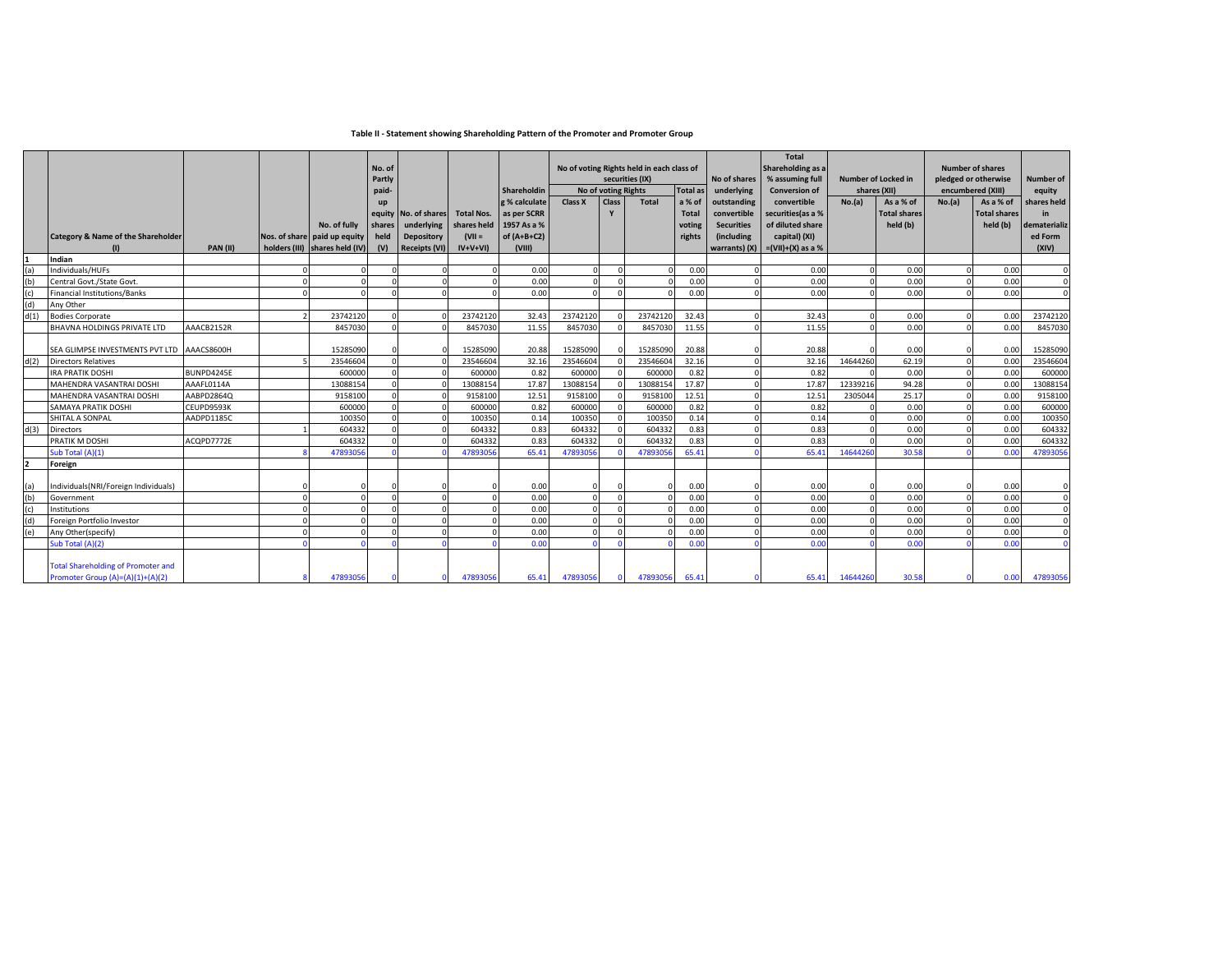### **Table III - Statement showing Shareholding Pattern of the Public Shareholder**

|       |                                                            |                 |                |                                | No. of<br>Partly |                   |                   |               | No of voting Rights held in each class of<br>securities (IX)<br>No of voting Rights |                |              |              | No of shares      | <b>Total</b><br>Shareholding as a<br>% assuming full | Number of Locked in<br>shares (XII) |                     | <b>Number of shares</b><br>pledged or otherwise<br>encumbered (XIII) |                     | <b>Number of</b> |
|-------|------------------------------------------------------------|-----------------|----------------|--------------------------------|------------------|-------------------|-------------------|---------------|-------------------------------------------------------------------------------------|----------------|--------------|--------------|-------------------|------------------------------------------------------|-------------------------------------|---------------------|----------------------------------------------------------------------|---------------------|------------------|
|       |                                                            |                 |                |                                | paid-            |                   |                   | Shareholdin   |                                                                                     |                |              | Total as     | underlying        | <b>Conversion of</b>                                 |                                     |                     |                                                                      |                     | equity           |
|       |                                                            |                 |                |                                | $\mathbf{u}$     |                   |                   | g % calculate | Class X                                                                             | <b>Class</b>   | <b>Total</b> | a % of       | outstanding       | convertible                                          | No.(a)                              | As a % of           | No.(a)                                                               | As a % of           | shares held      |
|       |                                                            |                 |                |                                | equity           | No. of shares     | <b>Total Nos.</b> | as per SCRR   |                                                                                     |                |              | <b>Total</b> | convertible       | securities(as a %                                    |                                     | <b>Total shares</b> |                                                                      | <b>Total shares</b> | in               |
|       |                                                            |                 |                | No. of fully                   | shares           | underlying        | shares held       | 1957 As a %   |                                                                                     |                |              | voting       | <b>Securities</b> | of diluted share                                     |                                     | held (b)            |                                                                      | held (b)            | dematerializ     |
|       | Category & Name of the shareholder                         |                 |                | Nos. of share paid up equity   | held             | <b>Depository</b> | $(VII =$          | of $(A+B+C2)$ |                                                                                     |                |              | rights       | (including        | capital) (XI)                                        |                                     |                     |                                                                      |                     | ed Form          |
|       | (1)                                                        | <b>PAN (II)</b> |                | holders (III) shares held (IV) | (V)              | Receipts (VI)     | $IV+V+VI$         | (VIII)        |                                                                                     |                |              |              |                   | warrants) $(X)$ =(VII)+(X) as a %                    |                                     |                     |                                                                      |                     | (XIV)            |
|       | <b>Institutions</b>                                        |                 |                |                                |                  |                   |                   |               |                                                                                     |                |              |              |                   |                                                      |                                     |                     |                                                                      |                     |                  |
| (a)   | <b>Mutual Funds</b>                                        |                 | $\mathbf{z}$   | 8400                           |                  |                   | 8400              | 0.01          | 8400                                                                                | $\sqrt{ }$     | 8400         | 0.01         | $\Omega$          | 0.01                                                 | $\Omega$                            | 0.00                | $\Omega$                                                             | 0.00                | $\Omega$         |
| (b)   | Venture Capital Funds                                      |                 | $\Omega$       |                                |                  |                   |                   | 0.00          |                                                                                     | $\Omega$       |              | 0.00         |                   | 0.00                                                 |                                     | 0.00                |                                                                      | 0.00                | $\mathbf 0$      |
| (r    | Alternate Investments Funds                                |                 | C              |                                |                  | $\Omega$          |                   | 0.00          |                                                                                     |                |              | 0.00         |                   | 0.00                                                 |                                     | 0.00                |                                                                      | 0.00                | $\Omega$         |
|       |                                                            |                 |                |                                |                  |                   |                   |               |                                                                                     |                |              |              |                   |                                                      |                                     |                     |                                                                      |                     |                  |
| (d)   | Foreign Venture Capital Investors                          |                 |                |                                |                  |                   |                   | 0.00          |                                                                                     |                |              | 0.00         |                   | 0.00                                                 |                                     | 0.00                |                                                                      | 0.00                | $\Omega$         |
| (e)   | Foreign Portfolio Investors                                |                 |                | 2049882                        | $\Omega$         | $\Omega$          | 2049882           | 2.80          | 2049882                                                                             | $\sqrt{2}$     | 2049882      | 2.80         | $\Omega$          | 2.80                                                 | $\Omega$                            | 0.00                | $\Omega$                                                             | 0.00                | 2049882          |
|       | INDIA MAX INVESTMENT FUND                                  |                 |                |                                |                  |                   |                   |               |                                                                                     |                |              |              |                   |                                                      |                                     |                     |                                                                      |                     |                  |
|       | LIMITED                                                    | AABCI5500R      |                | 2049882                        |                  |                   | 2049882           | 2.80          | 2049882                                                                             |                | 2049882      | 2.80         |                   | 2.80                                                 |                                     | 0.00                |                                                                      | 0.00                | 2049882          |
| (f)   | <b>Financial Institutions/Banks</b>                        |                 | $\Delta$       | 15300                          | $\mathbf{0}$     | $\overline{0}$    | 15300             | 0.02          | 15300                                                                               | $\Omega$       | 15300        | 0.02         | $\Omega$          | 0.02                                                 | $\mathbf 0$                         | 0.00                | $\mathbf{0}$                                                         | 0.00                | 300              |
| (g)   | Insurance Companies                                        |                 | $\Omega$       | $\Omega$                       | $\Omega$         | $\overline{0}$    | $\sqrt{ }$        | 0.00          |                                                                                     | $\Omega$       |              | 0.00         | $\Omega$          | 0.00                                                 | $\Omega$                            | 0.00                | $\Omega$                                                             | 0.00                | $^{\circ}$       |
| (h)   | Provident Funds / Pension Funds                            |                 | $\Omega$       | $\Omega$                       | $\Omega$         | $\overline{0}$    | $\sqrt{ }$        | 0.00          |                                                                                     | $\Omega$       |              | 0.00         | $\Omega$          | 0.00                                                 | $\Omega$                            | 0.00                | $\Omega$                                                             | 0.00                | $\mathbf{0}$     |
|       | Any other (specify)                                        |                 | $\Omega$       |                                |                  | $\Omega$          |                   | 0.00          |                                                                                     |                |              | 0.00         |                   | 0.00                                                 |                                     | 0.00                |                                                                      | 0.00                | $\mathbf{0}$     |
|       | Sub Total (B)(1)                                           |                 | Я              | 207358                         |                  |                   | 2073582           | 2.83          | 207358                                                                              |                | 207358       | 2.83         |                   | 2.83                                                 |                                     | 0.00                | $\Omega$                                                             | 0.00                | 2050182          |
|       | Central Government/State Government(s)/ President of India |                 |                |                                |                  |                   |                   |               |                                                                                     |                |              |              |                   |                                                      |                                     |                     |                                                                      |                     |                  |
| (a)   | Central Govt./State Govt.                                  |                 | $\Omega$       | $\Omega$                       | $\Omega$         | $\Omega$          |                   | 0.00          |                                                                                     | $\Omega$       |              | 0.00         |                   | 0.00                                                 | $\Omega$                            | 0.00                |                                                                      | 0.00                | $\mathbf 0$      |
|       | Sub Total (B)(2)                                           |                 |                |                                |                  |                   |                   | 0.00          |                                                                                     |                |              | 0.00         |                   | 0.00                                                 |                                     | 0.00                |                                                                      | 0.00                | $\Omega$         |
|       | <b>Non-Institutions</b>                                    |                 |                |                                |                  |                   |                   |               |                                                                                     |                |              |              |                   |                                                      |                                     |                     |                                                                      |                     |                  |
| (a)   | ndividual                                                  |                 | $\Omega$       |                                |                  | $\Omega$          |                   | 0.00          |                                                                                     |                |              | 0.00         |                   | 0.00                                                 |                                     | 0.00                |                                                                      | 0.00                | $\Omega$         |
|       | Ind-Hold nominal shr capital upto                          |                 |                |                                |                  |                   |                   |               |                                                                                     |                |              |              |                   |                                                      |                                     |                     |                                                                      |                     |                  |
| (ai)  | Rs.2L                                                      |                 | 6069           | 11108068                       |                  | $\Omega$          | 11108068          | 15.17         | 11108068                                                                            |                | 11108068     | 15.17        |                   | 15.17                                                | 37300                               | 0.34                |                                                                      | 0.00                | 9334864          |
|       | Ind-Hold nominal shr capital in excess                     |                 |                |                                |                  |                   |                   |               |                                                                                     |                |              |              |                   |                                                      |                                     |                     |                                                                      |                     |                  |
| (aii) | of Rs.2L                                                   |                 |                | 2054883                        | $\Omega$         | $\Omega$          | 2054883           | 2.81          | 2054883                                                                             |                | 2054883      | 2.81         |                   | 2.81                                                 | $\sqrt{ }$                          | 0.00                | $\Omega$                                                             | 0.00                | 2054883          |
|       | <b>SAYANTA BASU</b>                                        | AHXPB9515B      |                | 917352                         | $\Omega$         | $\Omega$          | 917352            | 1.25          | 917352                                                                              | $\Omega$       | 917352       | 1.25         | $\Omega$          | 1.25                                                 | $\Omega$                            | 0.00                | $\Omega$                                                             | 0.00                | 917352           |
| (b)   | NBFCs Registered with RBI                                  |                 | C              | $\Omega$                       | $\Omega$         | $\overline{0}$    |                   | 0.00          |                                                                                     | $\sqrt{2}$     |              | 0.00         |                   | 0.00                                                 |                                     | 0.00                |                                                                      | 0.00                | $\mathbf 0$      |
| (c)   | <b>Employees Trusts</b>                                    |                 | $\Omega$       |                                |                  | $\Omega$          |                   | 0.00          |                                                                                     |                |              | 0.00         |                   | 0.00                                                 |                                     | 0.00                |                                                                      | 0.00                | $\mathbf 0$      |
|       | Overseas Depositories (holding DRs)                        |                 |                |                                |                  |                   |                   |               |                                                                                     |                |              |              |                   |                                                      |                                     |                     |                                                                      |                     |                  |
| (d)   | (balancing figure)                                         |                 | $\Omega$       | $\Omega$                       | $\Omega$         | $\Omega$          | $\sqrt{ }$        | 0.00          |                                                                                     |                |              | 0.00         |                   | 0.00                                                 | $\sqrt{ }$                          | 0.00                | $\Omega$                                                             | 0.00                | $\mathbf 0$      |
| (e)   | Any Other                                                  |                 | $\Omega$       | $\Omega$                       |                  | $\Omega$          |                   | 0.00          |                                                                                     |                |              | 0.00         |                   | 0.00                                                 |                                     | 0.00                |                                                                      | 0.00                | $\mathbf 0$      |
| e(1)  | <b>Bodies Corporate</b>                                    |                 | 126            | 4553390                        |                  | $\Omega$          | 4553390           | 6.22          | 4553390                                                                             |                | 4553390      | 6.22         |                   | 6.22                                                 |                                     | 0.00                | $\Omega$                                                             | 0.00                | 4505384          |
|       |                                                            |                 |                |                                |                  |                   |                   |               |                                                                                     |                |              |              |                   |                                                      |                                     |                     |                                                                      |                     |                  |
|       | GROVSNOR INVESTMENT FUND LTD                               | AADCG9900H      |                | 1921237                        |                  | $\Omega$          | 1921237           | 2.62          | 1921237                                                                             |                | 1921237      | 2.62         |                   | 2.62                                                 |                                     | 0.00                | $\Omega$                                                             | 0.00                | 1921237          |
|       | MARYTIME TRIMPEX PRIVATE                                   |                 |                |                                |                  |                   |                   |               |                                                                                     |                |              |              |                   |                                                      |                                     |                     |                                                                      |                     |                  |
|       | <b>LIMITED</b>                                             | AACCM0463C      |                | 784794                         | $\Omega$         | $\Omega$          | 784794            | 1.07          | 784794                                                                              |                | 784794       | 1.07         |                   | 1.07                                                 |                                     | 0.00                | $\Omega$                                                             | 0.00                | 784794           |
| e(2)  | Clearing member                                            |                 | 14             | 15863                          | $\Omega$         | $\mathbf 0$       | 15863             | 0.02          | 1586                                                                                | $\sqrt{ }$     | 15863        | 0.02         | $\Omega$          | 0.02                                                 | $\Omega$                            | 0.00                | $\Omega$                                                             | 0.00                | 15863            |
| e(3)  | <b>NRIS</b>                                                |                 | 282            | 1113194                        | $\Omega$         | $\Omega$          | 1113194           | 1.52          | 1113194                                                                             | $\Omega$       | 1113194      | 1.52         | $\Omega$          | 1.52                                                 | $\Omega$                            | 0.00                | $\Omega$                                                             | 0.00                | 522644           |
|       |                                                            |                 |                |                                |                  |                   |                   |               |                                                                                     |                |              |              |                   |                                                      |                                     |                     |                                                                      |                     |                  |
| e(4)  | Foreign Corp Bodies (Including FDI)                        |                 |                | 4364934                        | $\Omega$         | $\Omega$          | 4364934           | 5.96          | 4364934                                                                             |                | 436493       | 5.96         |                   | 5.96                                                 |                                     | 0.00                | $\Omega$                                                             | 0.00                | 4364934          |
|       | <b>AGRUD CAPITAL PTE LTD</b>                               | AAHCA8709N      |                | 4364934                        | $\mathbf 0$      | $\mathbf{0}$      | 4364934           | 5.96          | 4364934                                                                             | $\mathfrak{g}$ | 4364934      | 5.96         |                   | 5.96                                                 | $\Omega$                            | 0.00                | $\Omega$                                                             | 0.00                | 4364934          |
| e(5)  | Trusts                                                     |                 |                | 1200                           | $\Omega$         | $\mathbf 0$       | 1200              | 0.00          | 1200                                                                                | $\Omega$       | 1200         | 0.00         | $\Omega$          | 0.00                                                 | $\overline{0}$                      | 0.00                | $\Omega$                                                             | 0.00                | 1200             |
| e(6)  | <b>Directors</b>                                           |                 | $\overline{1}$ | 39976                          | $\mathbf 0$      | $\mathbf 0$       | 39976             | 0.05          | 39976                                                                               | $\Omega$       | 39976        | 0.05         | $\Omega$          | 0.05                                                 | 100                                 | 0.25                | $\Omega$                                                             | 0.00                | 39876            |
| e(7)  | Corporate Body - Broker                                    |                 |                | 3150                           | $\Omega$         | $\Omega$          | 3150              | 0.00          | 3150                                                                                | $\Omega$       | 3150         | 0.00         |                   | 0.00                                                 |                                     | 0.00                | $\Omega$                                                             | 0.00                | 3150             |
|       | ub Total (B)(3)                                            |                 | 6506           | 2325465                        |                  |                   | 23254658          | 31.76         | 2325465                                                                             |                | 232546       | 31.76        |                   | 31.76                                                | 37400                               | 0.16                |                                                                      | 0.00                | 20842798         |
|       | <b>Total Public Shareholding</b>                           |                 |                |                                |                  |                   |                   |               |                                                                                     |                |              |              |                   |                                                      |                                     |                     |                                                                      |                     |                  |
|       | $(B)=(B)(1)+(B)(2)+(B)(3)$                                 |                 | 6514           | 25328240                       |                  | $\Omega$          | 25328240          | 34.59         | 25328240                                                                            |                | 25328240     | 34.59        |                   | 34.59                                                | 37400                               | 0.15                | $\Omega$                                                             | 0.00                | 22892980         |